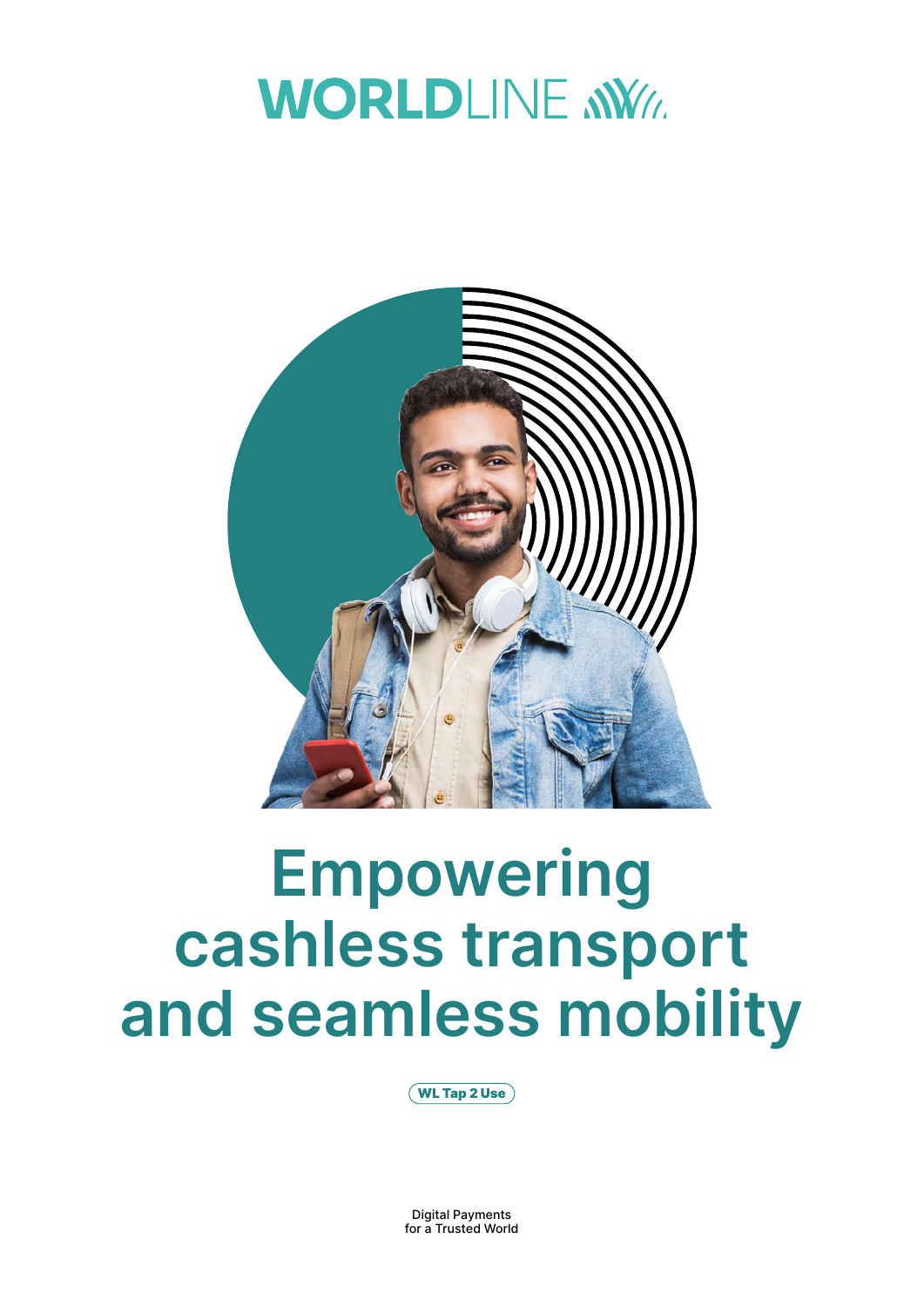### What commuters tell us



of commuters say the complexity of choosing the right fare and ticket constrains their use of public transport<sup>1</sup>.



of commuters would use more public transport if it was easier to pay<sup>1</sup>.



of users have missed a train or bus while waiting to buy a ticket<sup>2</sup>.

**Passengers are looking for a more connected, easier and seamless user experience.**

### WL Tap 2 Use

# A solution tailored to client's needs

**Traffic congestion and rapid urbanisation pose big challenges to lots of cities. WL Tap 2 Use aims to improve and simplify travellers' commuting around the city, allowing them to plan, access and pay for their multimodal journeys in a more convenient way for a seamless transport and payment experience.**

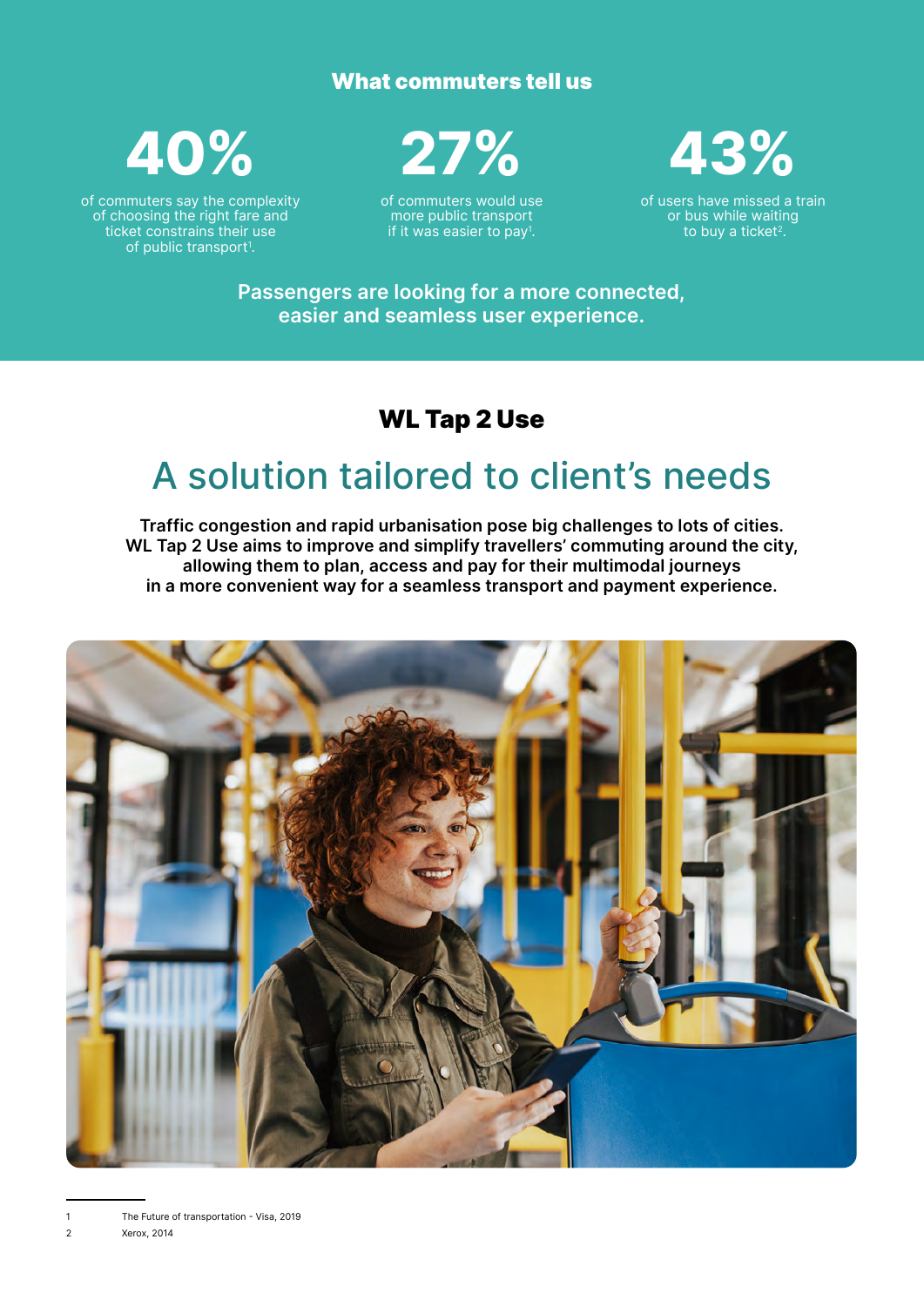#### Payment services

WL Tap 2 Use guarantees the user's security for all payment methods, whether for pre-payment post payment or open payment.

Grants secure tokenization of payment data and enables efficient connection to multiple acquirers through a safe and PCI compliant gateway.

It also manages financial risk implementing fraud detection and debt recovery mechanisms.

#### Account-based engine

Manages the rules of access to different mobility services. It enables offline validation, multimodal journey construction, risk assessment and bestvalue fare calculation.

It is compliant with Open payment aggregated mode (named Mass Transit Transaction by Visa) as well as other forms of account based ticketing such as barcode, mobile, and hands-free ticketing.

#### Mobility account

The Mobility account is the corner stone of the WL Tap 2 Use MaaS offering.

From one single account, users can update their account and payments details, check their travel history, purchase mobility packages or subscriptions, contact customer service and manage their travel expenses.

#### Points of interaction

Users can easily access and pay for city transport by using different EMV identifiers, existing transport cards, license plate numbers and many others.

The system can connect to on-board terminals, terminal platforms and inspection devices.

The solution is built on open APIs to ensure smooth integration for both existing and new systems.



**PCI** 

#### **Data intelligence**

Operators can capture, analyze and keep track of key usage indicators and mobility trends in order to continuously enhance the services.

#### **Administration**

The administration tool enables system configuration and provides dashboards and reports relevant to the operation of the system and its performance.

# Bringing benefits for everyone